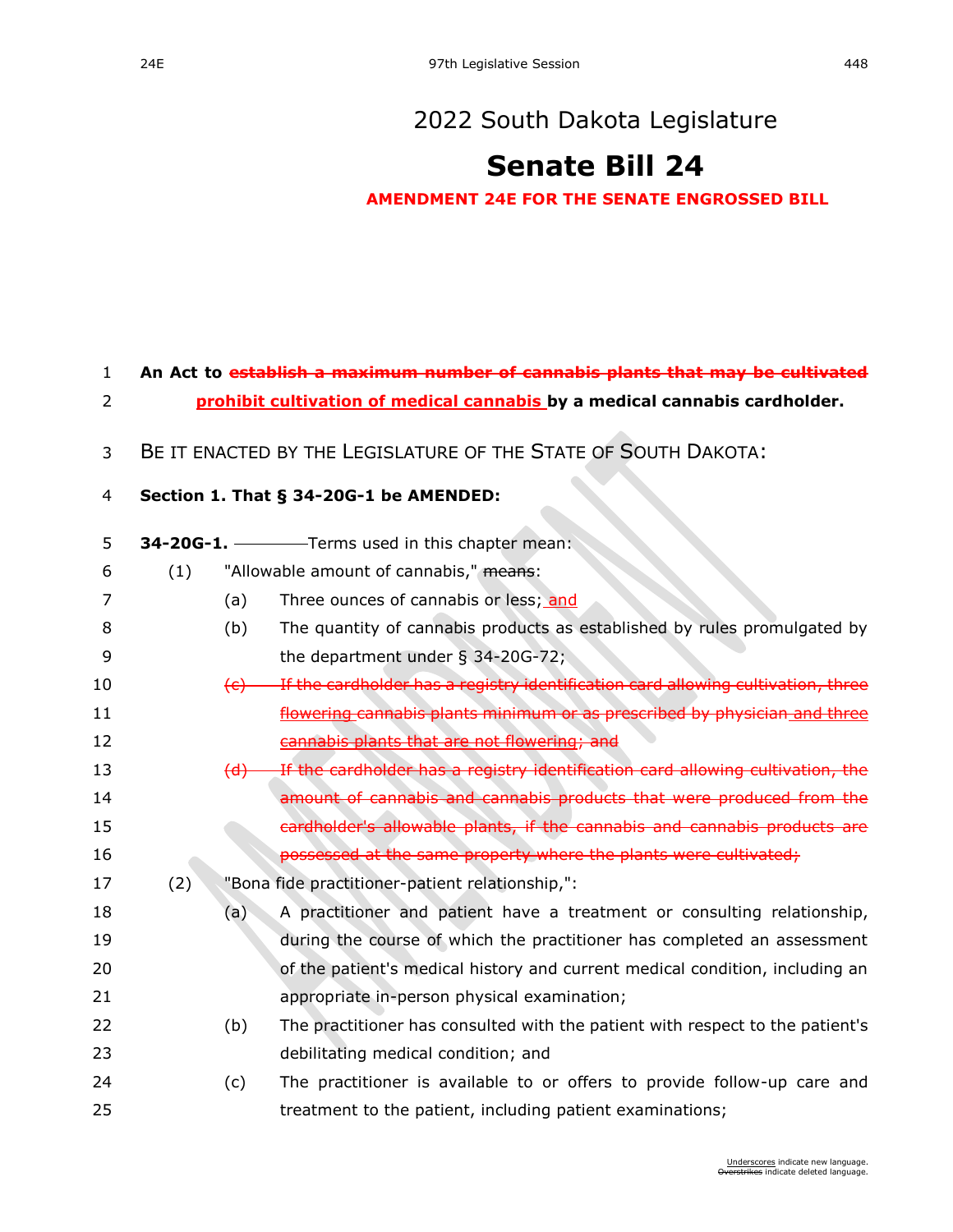$24E$  and  $2$  and  $2$  and  $2$  and  $2$  and  $2$  and  $2$  and  $2$  and  $2$  and  $2$  and  $2$  and  $2$  and  $2$  and  $2$  and  $2$  and  $2$  and  $2$  and  $2$  and  $2$  and  $2$  and  $2$  and  $2$  and  $2$  and  $2$  and  $2$  and  $2$  and  $2$  and  $2$ 

- that are infused with cannabis or an extract thereof, and are intended for use or consumption by humans. The term includes edible cannabis products, beverages, topical products, ointments, oils, and tinctures; (4) "Cannabis product manufacturing facility," an entity registered with the department pursuant to this chapter that acquires, possesses, manufactures, delivers, transfers, transports, supplies, or sells cannabis products to a medical cannabis dispensary; (5) "Cannabis testing facility" or "testing facility," an independent entity registered with the department pursuant to this chapter to analyze the safety and potency of cannabis; (6) "Cardholder," a qualifying patient or a designated caregiver who has been issued 13 and possesses a valid registry identification card; (7) "Cultivation facility," an entity registered with the department pursuant to this chapter that acquires, possesses, cultivates, delivers, transfers, transports, supplies, or sells cannabis and related supplies to a medical cannabis establishment; (8) "Debilitating medical condition,": (a) A chronic or debilitating disease or medical condition or its treatment that **produces one or more of the following: cachexia or wasting syndrome;**  severe, debilitating pain; severe nausea; seizures; or severe and persistent muscle spasms, including those characteristic of multiple sclerosis; or (b) Any other medical condition or its treatment added by the department, as provided for in § [34-20G-26;](https://sdlegislature.gov/Statutes?Statute=34-20G-26) 25 (9) "Department," means the Department of Health; (10) "Designated caregiver," a person who: (a) Is at least twenty-one years of age; (b) Has agreed to assist with a qualifying patient's medical use of cannabis; (c) Has not been convicted of a disqualifying felony offense; and (d) Assists no more than five qualifying patients with the medical use of cannabis, unless the designated caregiver's qualifying patients each reside in or are admitted to a health care facility or residential care facility where the designated caregiver is employed; (11) "Disqualifying felony offense," a violent crime that was classified as a felony in the
- jurisdiction where the person was convicted;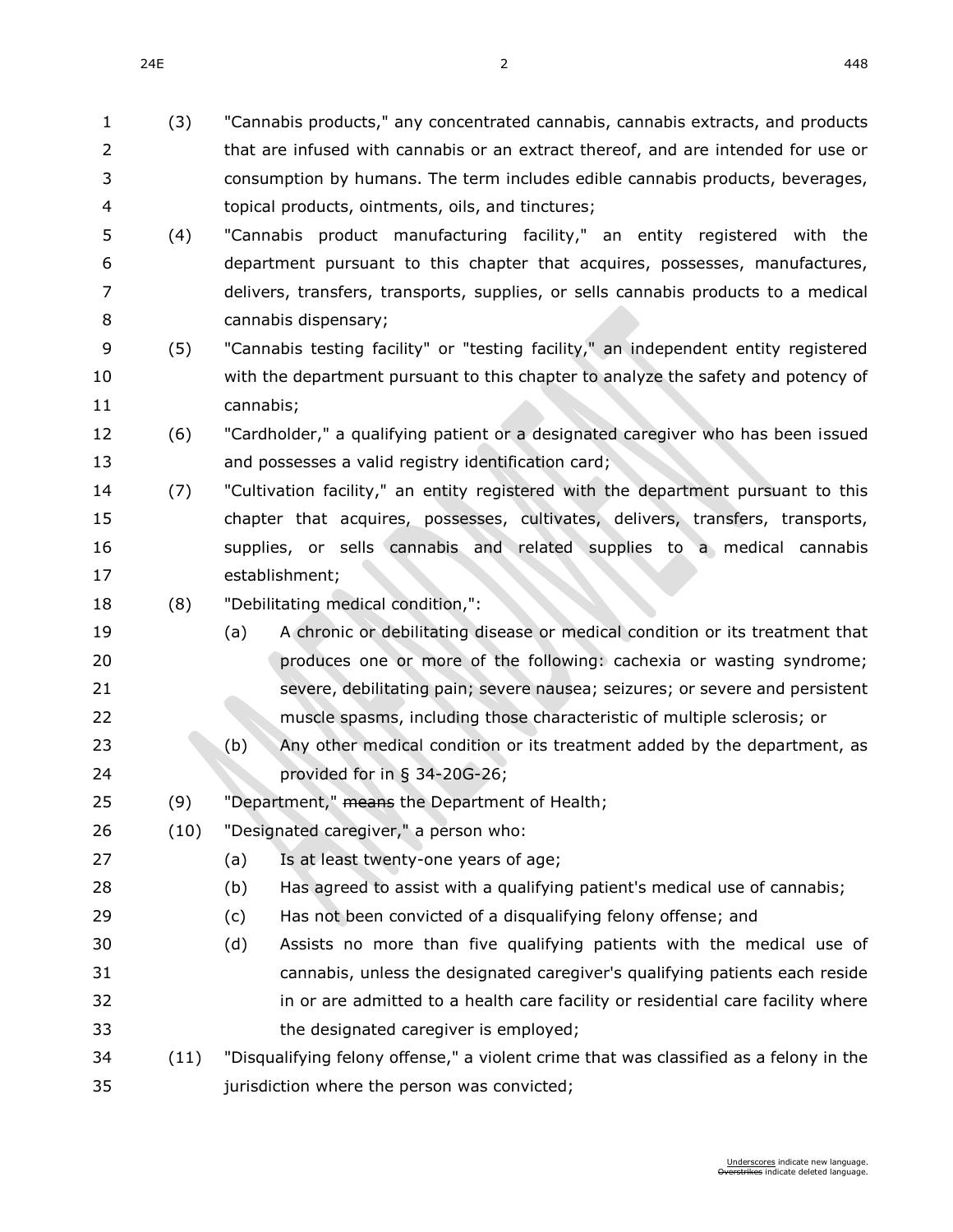| $\mathbf{1}$   | (12) | "Edible cannabis products," any product that:                                                                    |
|----------------|------|------------------------------------------------------------------------------------------------------------------|
| $\overline{2}$ |      | Contains or is infused with cannabis or an extract thereof;<br>(a)                                               |
| 3              |      | Is intended for human consumption by oral ingestion; and<br>(b)                                                  |
| 4              |      | Is presented in the form of foodstuffs, beverages, extracts, oils, tinctures,<br>(c)                             |
| 5              |      | or other similar products;                                                                                       |
| 6              | (13) | "Enclosed, locked facility," any closet, room, greenhouse, building, or other                                    |
| 7              |      | enclosed area that is equipped with locks or other security devices that permit                                  |
| 8              |      | access only by a cardholder or a person allowed to cultivate the plants. Two or                                  |
| 9              |      | more cardholders who reside in the same dwelling may share one enclosed, locked                                  |
| 10             |      | facility for cultivation;                                                                                        |
| 11             | (14) | "Flowering cannabis plant," the reproductive state of the cannabis plant in which                                |
| 12             |      | the plant shows physical signs of flower budding out of the nodes of the stem;                                   |
| 13             |      | $\frac{(15)}{(15)}$ Medical cannabis" or "cannabis," marijuana as defined in § 22-42-1;                          |
| 14             |      | "Medical cannabis dispensary" or "dispensary," an entity registered with<br>$\left(\frac{(15)(16)}{(14)}\right)$ |
| 15             |      | the department pursuant to this chapter that acquires, possesses, stores, delivers,                              |
| 16             |      | transfers, transports, sells, supplies, or dispenses cannabis, cannabis products,                                |
| 17             |      | paraphernalia, or related supplies and educational materials to cardholders;                                     |
| 18             |      | "Medical cannabis establishment," a cultivation facility, a cannabis<br>$\frac{(16)(17)(15)}{15}$                |
| 19             |      | testing facility, a cannabis product manufacturing facility, or a dispensary;                                    |
| 20             |      | "Medical cannabis establishment agent," an owner, officer, board<br>$\frac{(17)(18)(16)}{1}$                     |
| 21             |      | member, employee, or volunteer at a medical cannabis establishment;                                              |
| 22             |      | "Medical use," <del>-includes</del> the acquisition, administration, cultivation,<br>(18)(19)(17)                |
| 23             |      | manufacture, delivery, harvest, possession, preparation, transfer, transportation,                               |
| 24             |      | or use of cannabis or paraphernalia relating to the administration of cannabis to                                |
| 25             |      | treat or alleviate a registered qualifying patient's debilitating medical condition or                           |
| 26             |      | symptom associated with the patient's debilitating medical condition. The term                                   |
| 27             |      | does not include:                                                                                                |
| 28             |      | The cultivation of cannabis by a nonresident any cardholder; or<br>(a)                                           |
| 29             |      | The cultivation of cannabis by a cardholder who is not designated as being<br>(b)                                |
| 30             |      | allowed to cultivate on the cardholder's registry identification card; or                                        |
| 31             |      | The extraction of resin from cannabis by solvent extraction unless the<br>$\left\langle \epsilon \right\rangle$  |
| 32             |      | extraction is done by a cannabis product manufacturing facility;                                                 |
| 33             |      | "Nonresident cardholder," a person who:<br><del>(19)<u>(20)</u>(</del> 18)                                       |
| 34             |      | (a)<br>Has been diagnosed with a debilitating medical condition, or is the parent,                               |
| 35             |      | guardian, conservator, or other person with authority to consent to the                                          |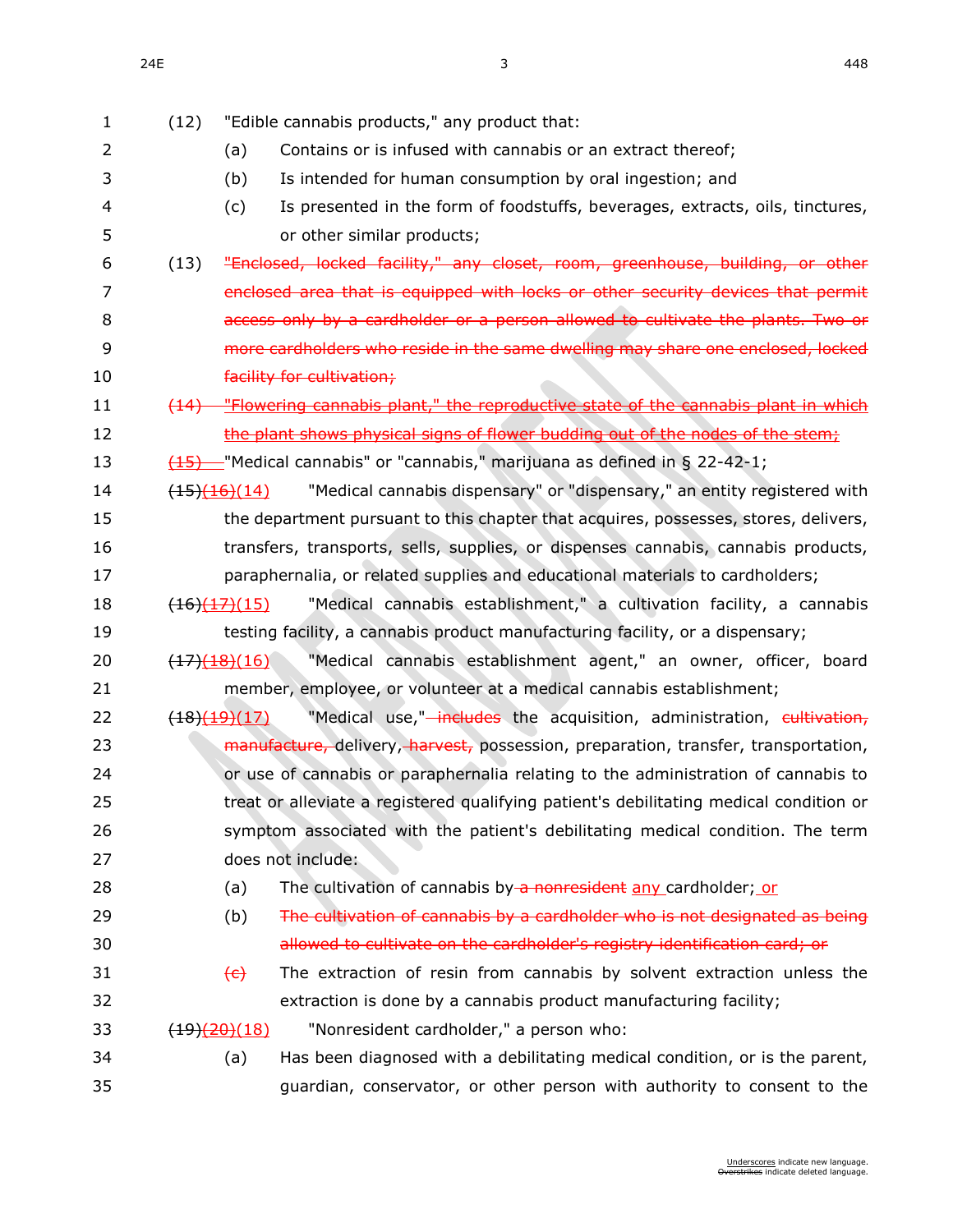| 1  |                          | medical treatment of a person who has been diagnosed with a debilitating                 |
|----|--------------------------|------------------------------------------------------------------------------------------|
| 2  |                          | medical condition;                                                                       |
| 3  | (b)                      | Is not a resident of this state or who has been a resident of this state for             |
| 4  |                          | fewer than forty-five days;                                                              |
| 5  | (c)                      | Was issued a currently valid registry identification card or its equivalent by           |
| 6  |                          | another state, district, territory, commonwealth, insular possession of the              |
| 7  |                          | United States, or country recognized by the United States that allows the                |
| 8  |                          | person to use cannabis for medical purposes in the jurisdiction of issuance;             |
| 9  |                          | and                                                                                      |
| 10 | (d)                      | Has submitted any documentation required by the department, and has                      |
| 11 |                          | received confirmation of registration;                                                   |
| 12 | $\frac{(20)(21)(19)}{2}$ | "Practitioner," a physician who is licensed with authority to prescribe                  |
| 13 |                          | drugs to humans. In relation to a nonresident cardholder, the term means a person        |
| 14 |                          | who is licensed with authority to prescribe drugs to humans in the state of the          |
| 15 |                          | patient's residence;                                                                     |
| 16 | (21)(22)(20)             | "Qualifying patient," a person who has been diagnosed by a practitioner                  |
| 17 |                          | as having a debilitating medical condition;                                              |
| 18 | $\frac{(22)(23)(21)}{2}$ | "Registry identification card," a document issued by the department that                 |
| 19 |                          | identifies a person as a registered qualifying patient or registered designated          |
| 20 |                          | caregiver, or documentation that is deemed a registry identification card pursuant       |
| 21 |                          | to §§ 34-20G-29 to 34-20G-42, inclusive; and                                             |
| 22 | (23)(24)(22)             | "Written certification," a document dated and signed by a practitioner,                  |
| 23 |                          | stating that in the practitioner's professional opinion the patient is likely to receive |
| 24 |                          | therapeutic or palliative benefit from the medical use of cannabis to treat or           |
| 25 |                          | alleviate the patient's debilitating medical condition or symptom associated with        |
| 26 |                          | the debilitating medical condition. This document shall affirm that it is made in the    |
| 27 |                          | course of a bona fide practitioner-patient relationship and shall specify the            |
| 28 |                          | qualifying patient's debilitating medical condition.                                     |
|    |                          |                                                                                          |
|    |                          |                                                                                          |

#### **Section 2. That § [34-20G-2](https://sdlegislature.gov/Statutes?Statute=34-20G-2) be AMENDED:**

 **[34-20G-2.](https://sdlegislature.gov/Statutes?Statute=34-20G-2)** A cardholder is not subject to arrest, prosecution, or penalty of any kind, or denial of any right or privilege, including any civil penalty or disciplinary action by a court or occupational or professional licensing board or bureau, for: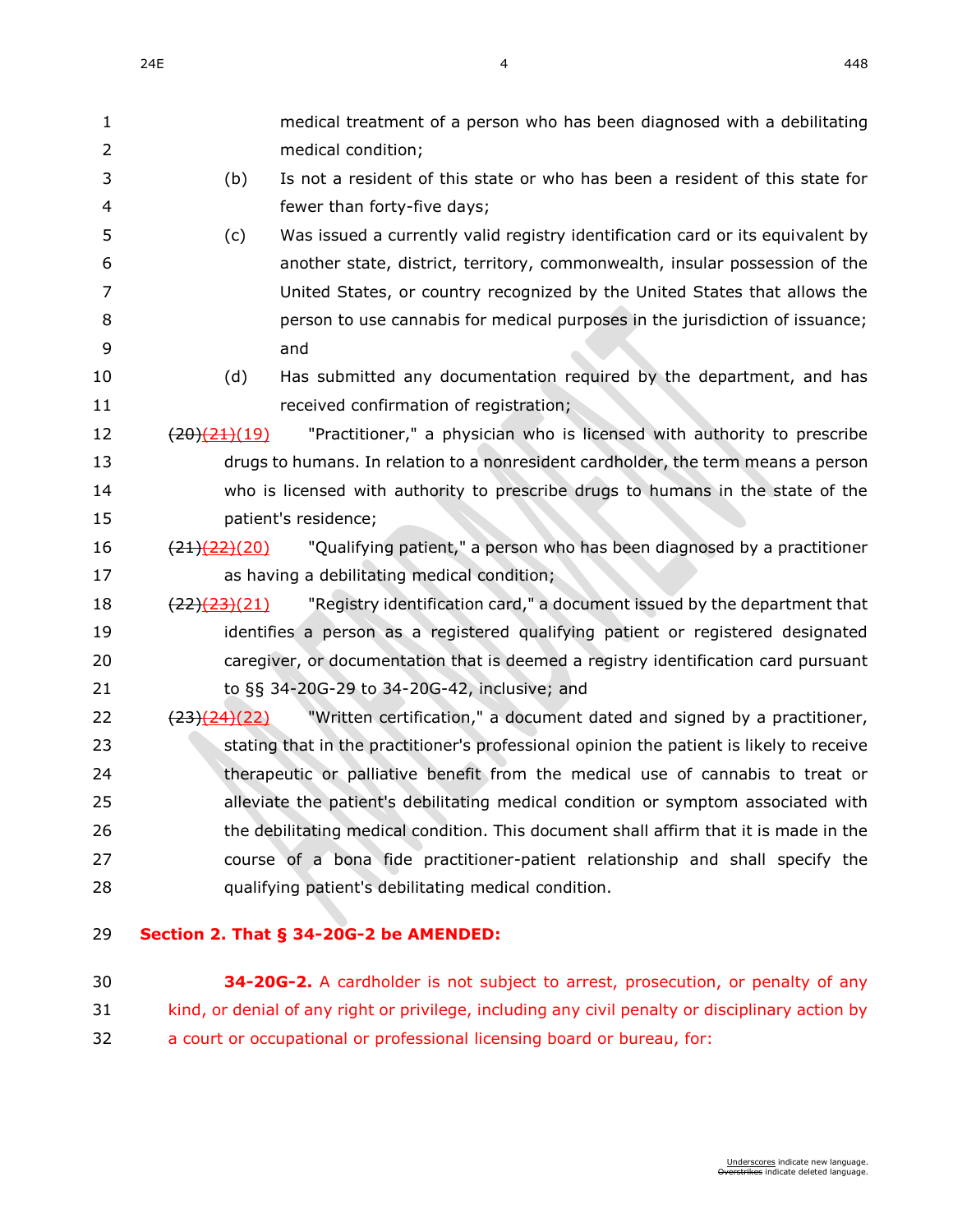- (l) The medical use of cannabis in accordance with this chapter, if the cardholder does 2 not possess more than the allowable amount of cannabis, and if any cannabis plant is either cultivated in an enclosed, locked facility or is being transported;
- (2) Reimbursement by a registered qualifying patient to the patient's registered designated caregiver for direct costs incurred by the registered designated caregiver for assisting with the registered qualifying patient's medical use of cannabis;
- (3) Transferring the cannabis to a testing facility;
- 9 (4) Compensating a dispensary or a testing facility for goods or services provided; or
- 10 (5) Selling, transferring, or delivering cannabis seeds produced by the cardholder to a cultivation facility or dispensary; or
- 12  $(6)$  Offering or providing cannabis to a cardholder for a registered qualifying patient's medical use, to a nonresident cardholder, or to a dispensary if nothing of value is transferred in return and the person giving the cannabis does not knowingly cause 15 the recipient to possess more than the allowable amount of cannabis.
- 

#### **Section 3. That § [34-20G-9](https://sdlegislature.gov/Statutes?Statute=34-20G-9) be AMENDED:**

- **[34-20G-9.](https://sdlegislature.gov/Statutes?Statute=34-20G-9)** No cultivation facility or a cultivation facility agent is subject to prosecution, search, or inspection, except by the department pursuant to § [34-20G-69,](https://sdlegislature.gov/Statutes?Statute=34-20G-69) seizure, or penalty of any kind, or may be denied any right or privilege, including civil penalty or disciplinary action by a court or business licensing board or entity, for acting in accordance with this chapter to:
- (1) Possess, plant, propagate, cultivate, grow, harvest, produce, process, manufacture, compound, convert, prepare, pack, repack, or store cannabis;
- (2) Deliver, transfer, or transport cannabis to a testing facility and compensate a testing facility for services provided;
- (3) Accept cannabis offered by a cardholder or nonresident cardholder if nothing of value is exchanged in return;
- 28 (4) Purchase or otherwise acquire cannabis from a cultivation facility;
- 29 (5) Purchase cannabis seeds from a cardholder, nonresident cardholder, or the equivalent of a medical cannabis establishment that is registered in another jurisdiction; or
- (6) Deliver, sell, supply, transfer, or transport cannabis, cannabis paraphernalia, or related supplies or educational materials to a cultivation facility and dispensary.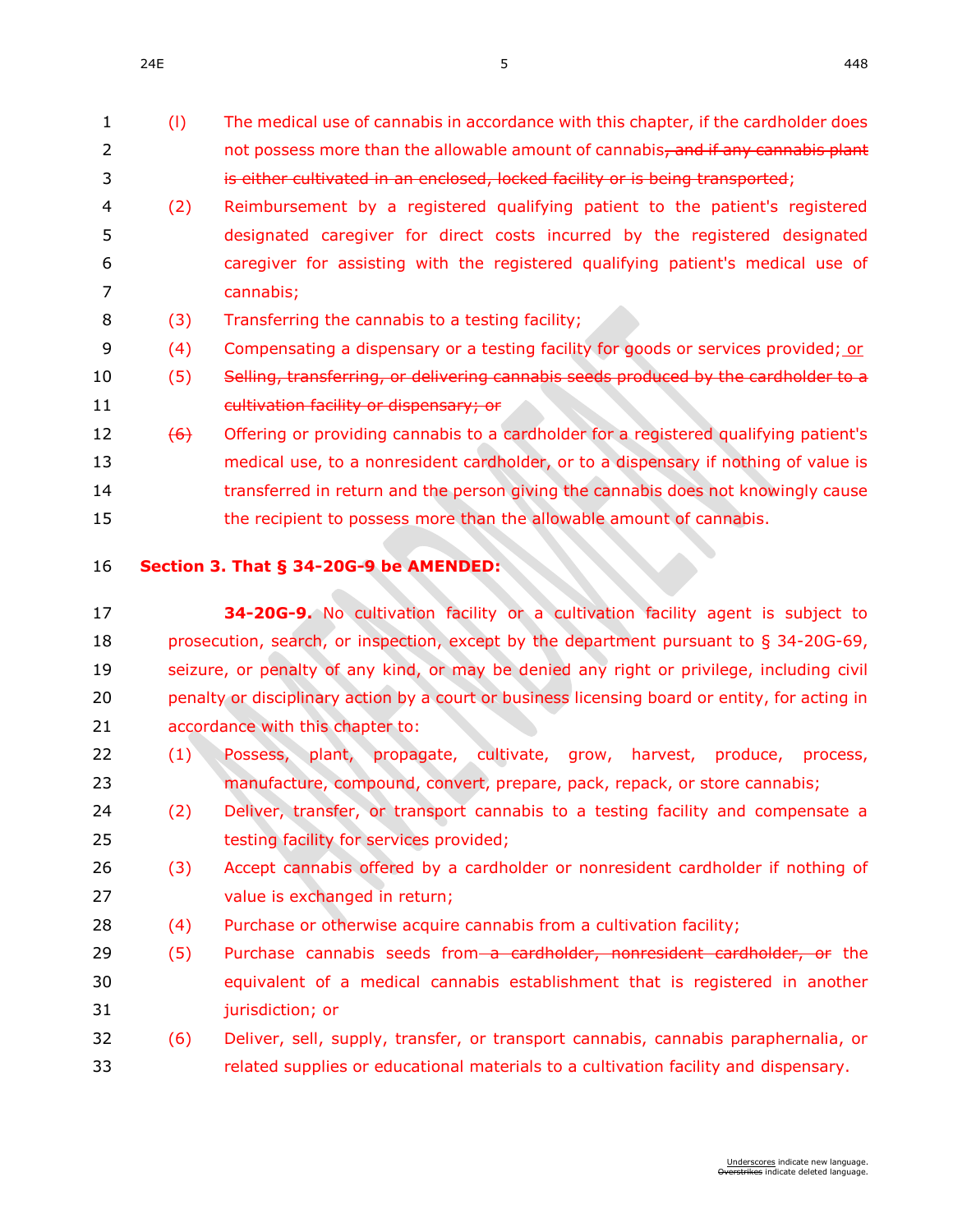| $\mathbf{1}$   |     | Section 4. That § 34-20G-12 be AMENDED:                                                      |
|----------------|-----|----------------------------------------------------------------------------------------------|
| $\overline{2}$ |     | 34-20G-12. A cardholder, nonresident cardholder, or the The equivalent of a                  |
| 3              |     | medical cannabis establishment that is registered in another jurisdiction may sell or donate |
| 4              |     | cannabis seeds to a cultivation facility in this state.                                      |
| 5              |     | Section 5. That § 34-20G-18 be AMENDED:                                                      |
| 6              |     | 34-20G-18. This chapter does not authorize any person to engage in, and does                 |
| 7              |     | not prevent the imposition of any civil, criminal, or other penalty for engaging in, the     |
| 8              |     | following conduct:                                                                           |
| 9              | (1) | Undertaking any task under the influence of cannabis, when doing so would                    |
| 10             |     | constitute negligence or professional malpractice;                                           |
| 11             | (2) | Possessing cannabis or otherwise engaging in the medical use of cannabis in any              |
| 12             |     | correctional facility;                                                                       |
| 13             | (3) | Smoking cannabis:                                                                            |
| 14             |     | On any form of public transportation; or<br>(a)                                              |
| 15             |     | In any public place or any place that is open to the public;<br>(b)                          |
| 16             | (4) | Operating, navigating, or being in actual physical control of any motor vehicle,             |
| 17             |     | aircraft, train, or motorboat while under the influence of cannabis, except that a           |
| 18             |     | registered qualifying patient or nonresident cardholder is not considered to be              |
| 19             |     | under the influence of cannabis solely because of the presence of metabolites or             |
| 20             |     | components of cannabis that appear in insufficient concentration to cause                    |
| 21             |     | impairment-;                                                                                 |
| 22             | (5) | Cultivating cannabis by any person not licensed or registered with the state to              |
| 23             |     | cultivate cannabis; or                                                                       |
| 24             | (6) | Cultivating cannabis in a manner not authorized by this chapter or by                        |
| 25             |     | administrative rules promulgated under this chapter.                                         |
| 26             |     | Section 6. That § 34-20G-27 be AMENDED:                                                      |
| 27             |     | 34-20G-27. Nothing in this chapter requires:                                                 |
| 28             | (1) | A government medical assistance program or private insurer to reimburse a person             |
| 29             |     | for costs associated with the medical use of cannabis; or                                    |
| 30             | (2) | Any person or establishment in lawful possession of property to allow a guest,               |
| 31             |     | client, customer, or other visitor to smoke cannabis on or in that property; or              |

32 (3) A landlord to allow the cultivation of cannabis on the rental property.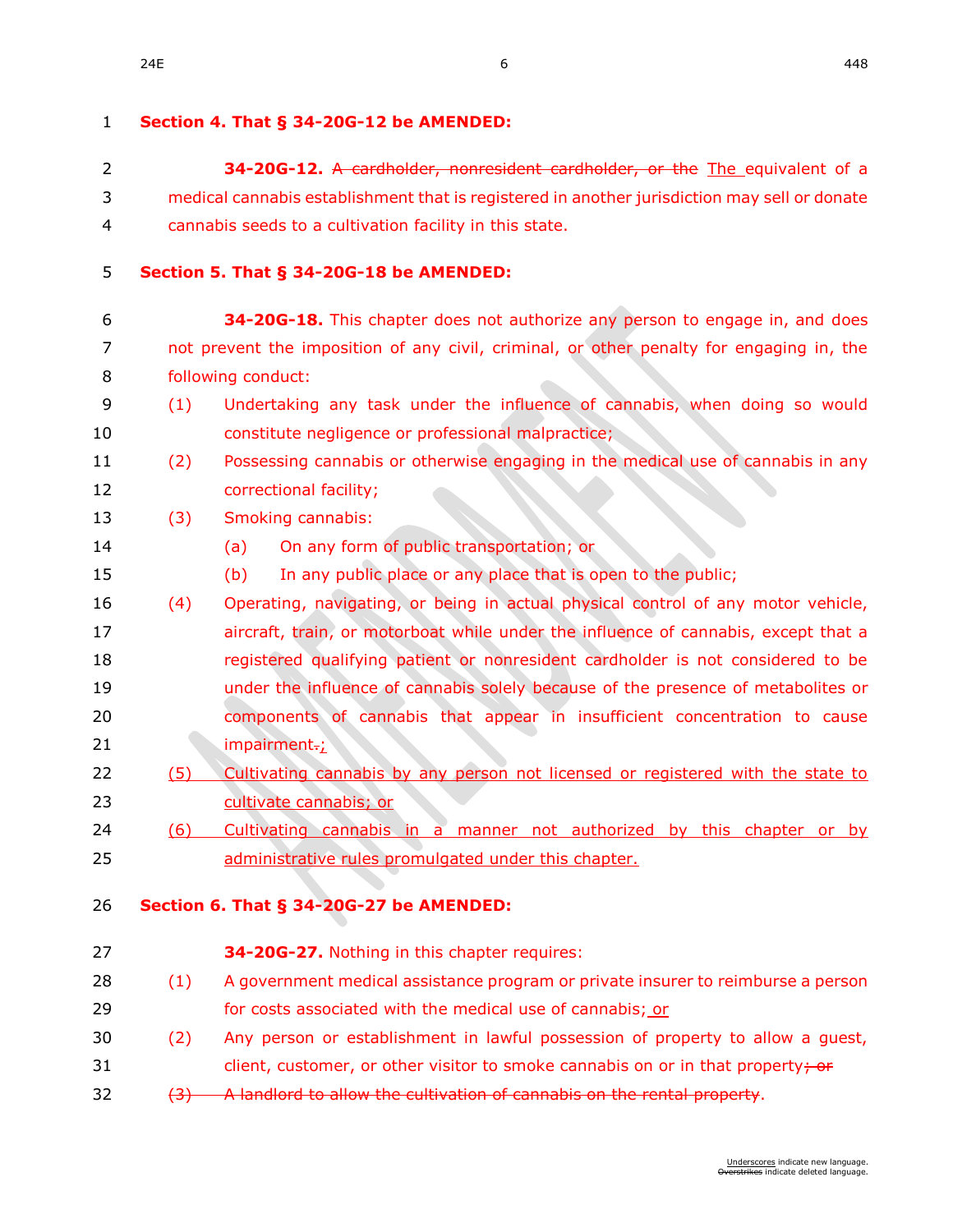### **Section 7. That § [34-20G-29](https://sdlegislature.gov/Statutes?Statute=34-20G-29) be AMENDED:**

| 2  |     | 34-20G-29. No later than November 18, 2021, the The department shall issue                   |
|----|-----|----------------------------------------------------------------------------------------------|
| 3  |     | registry identification cards to qualifying patients who submit the following, in accordance |
| 4  |     | with rules promulgated by the department:                                                    |
| 5  | (1) | A written certification issued by a practitioner within ninety days immediately              |
| 6  |     | preceding the date of an application;                                                        |
| 7  | (2) | The application or renewal fee;                                                              |
| 8  | (3) | The name, address, and date of birth of the qualifying patient, except that if the           |
| 9  |     | applicant is homeless, no address is required;                                               |
| 10 | (4) | The name, address, and telephone number of the qualifying patient's practitioner;            |
| 11 | (5) | The name, address, and date of birth of the designated caregiver, or designated              |
| 12 |     | caregivers, chosen by the qualifying patient;                                                |
| 13 | (6) | If more than one designated caregiver is designated at any given time,                       |
| 14 |     | documentation demonstrating that a greater number of designated caregivers are               |
| 15 |     | needed due to the patient's age or medical condition; and                                    |
| 16 | (7) | The name of no more than two dispensaries that the qualifying patient designates,            |
| 17 |     | if any; and                                                                                  |
| 18 | (8) | If the qualifying patient designates a designated caregiver, a designation as to             |
| 19 |     | whether the qualifying patient or designated caregiver will be allowed under state           |
| 20 |     | law to possess and cultivate cannabis plants for the qualifying patient's medical            |
| 21 |     | use.                                                                                         |
|    |     |                                                                                              |
| 22 |     | Section 8. That § 34-20G-42 be AMENDED:                                                      |
| 23 |     | 34-20G-42. A registry identification card shall contain all of the following:                |
| 24 | (1) | The name of the cardholder;                                                                  |
| 25 | (2) | A designation of whether the cardholder is a qualifying patient or a designated              |
| 26 |     | caregiver;                                                                                   |
| 27 | (3) | The date of issuance and expiration date of the registry identification card;                |
| 28 | (4) | A random ten-digit alphanumeric identification number, containing at least four              |
| 29 |     | numbers and at least four letters, that is unique to the cardholder;                         |
| 30 | (5) | If the cardholder is a designated caregiver, the random identification number of             |
| 31 |     | the qualifying patient the designated caregiver will assist;                                 |
| 32 | (6) | A clear indication of whether the cardholder has been designated to cultivate                |
| 33 |     | cannabis plants for the qualifying patient's medical use;                                    |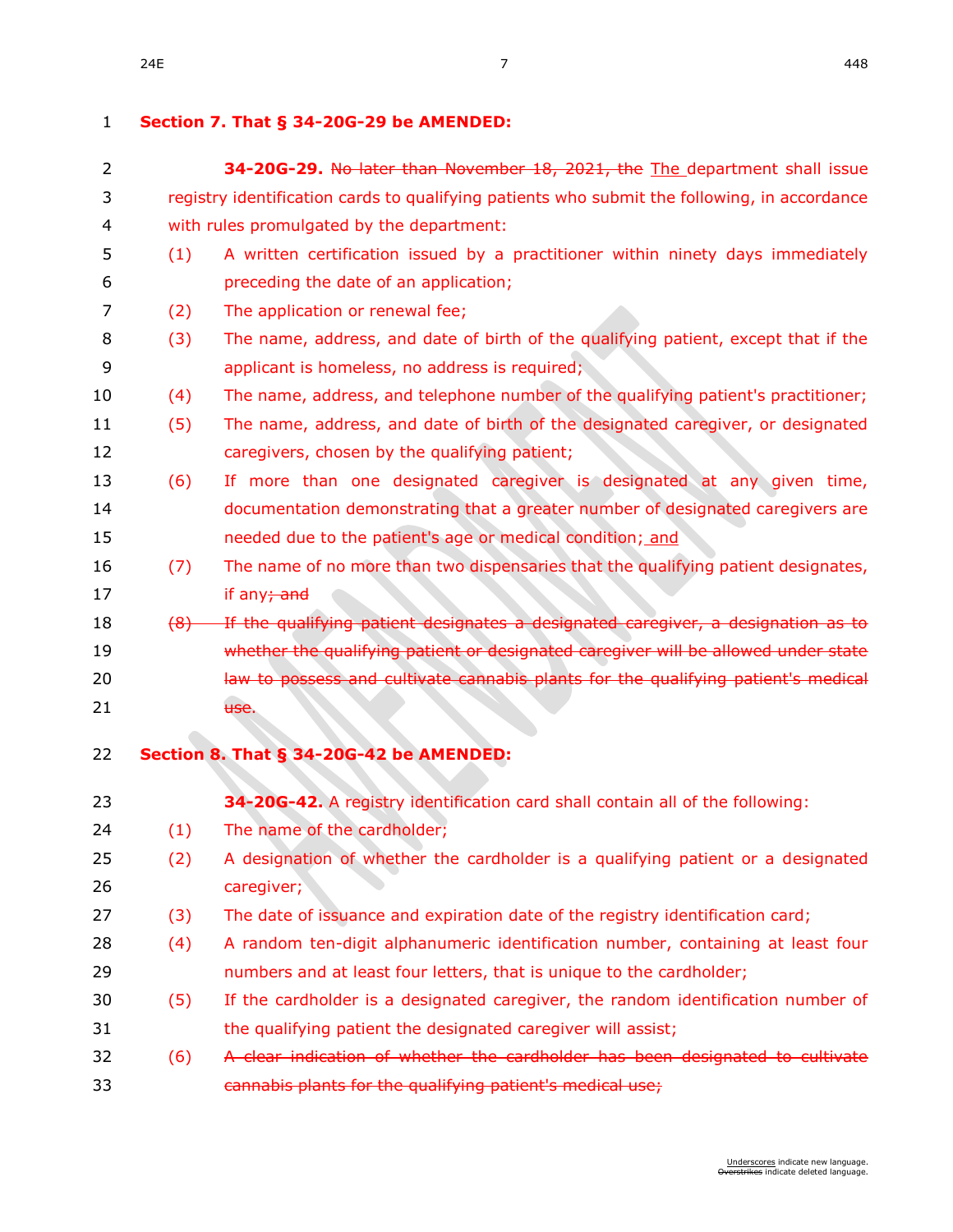| $\mathbf{1}$ | $\leftrightarrow$ | A photograph of the cardholder; and                                                                            |
|--------------|-------------------|----------------------------------------------------------------------------------------------------------------|
| 2            |                   | $(8)(7)$ The phone number or website address where the card can be verified.                                   |
|              |                   |                                                                                                                |
| 3            |                   | Section 9. That § 34-20G-45 be AMENDED:                                                                        |
| 4            |                   | 34-20G-45. Within one hundred twenty days of July 1, 2021, the The department                                  |
| 5            |                   | shall establish a secure phone or web-based verification system. The verification system                       |
| 6            |                   | shall allow law enforcement personnel and medical cannabis establishments to enter a                           |
| 7            |                   | registry identification number and determine whether the number corresponds with a                             |
| 8            |                   | current, valid registry identification card. The system may disclose only:                                     |
| 9            | (1)               | Whether the identification card is valid;                                                                      |
| 10           | (2)               | The name of the cardholder;                                                                                    |
| 11           | (3)               | Whether the cardholder is a qualifying patient or a designated caregiver;                                      |
| 12           | (4)               | Whether the cardholder is permitted to cultivate cannabis plants;                                              |
| 13           | $\left(5\right)$  | The registry identification number of any affiliated registered qualifying patient;                            |
| 14           |                   | and                                                                                                            |
| 15           |                   | $(6)(5)$ The registry identification of the qualifying patient's dispensary or dispensaries, if                |
| 16           |                   | any.                                                                                                           |
|              |                   |                                                                                                                |
|              |                   |                                                                                                                |
| 17           |                   | Section 10. That § 34-20G-46 be AMENDED:                                                                       |
| 18           |                   | 34-20G-46. The following notifications are required:                                                           |
| 19           | (1)               | A registered qualifying patient shall notify the department of any change in the                               |
| 20           |                   | applicant's name or address, or if the patient ceases to have a debilitating medical                           |
| 21           |                   | condition, within ten days of the change;                                                                      |
| 22           | (2)               | A registered designated caregiver shall notify the department of any change in the                             |
| 23           |                   | caregiver's name or address, or if the caregiver becomes aware the qualifying                                  |
| 24           |                   | patient passed away, within ten days of the change;                                                            |
| 25           | (3)               | Before a registered qualifying patient changes a designated caregiver, the patient                             |
| 26           |                   | shall notify the department;                                                                                   |
| 27           | (4)               | If a registered qualifying patient changes a preference as to who may cultivate                                |
| 28           |                   | cannabis for the patient, the patient shall notify the department;                                             |
| 29           | $\left(5\right)$  | If a cardholder loses a registry identification card, the cardholder shall notify the                          |
| 30           |                   | department within ten days of becoming aware the card has been lost; and                                       |
| 31           |                   | $\left(\frac{6}{5}\right)$ Before a registered qualifying patient changes a designated dispensary, the patient |